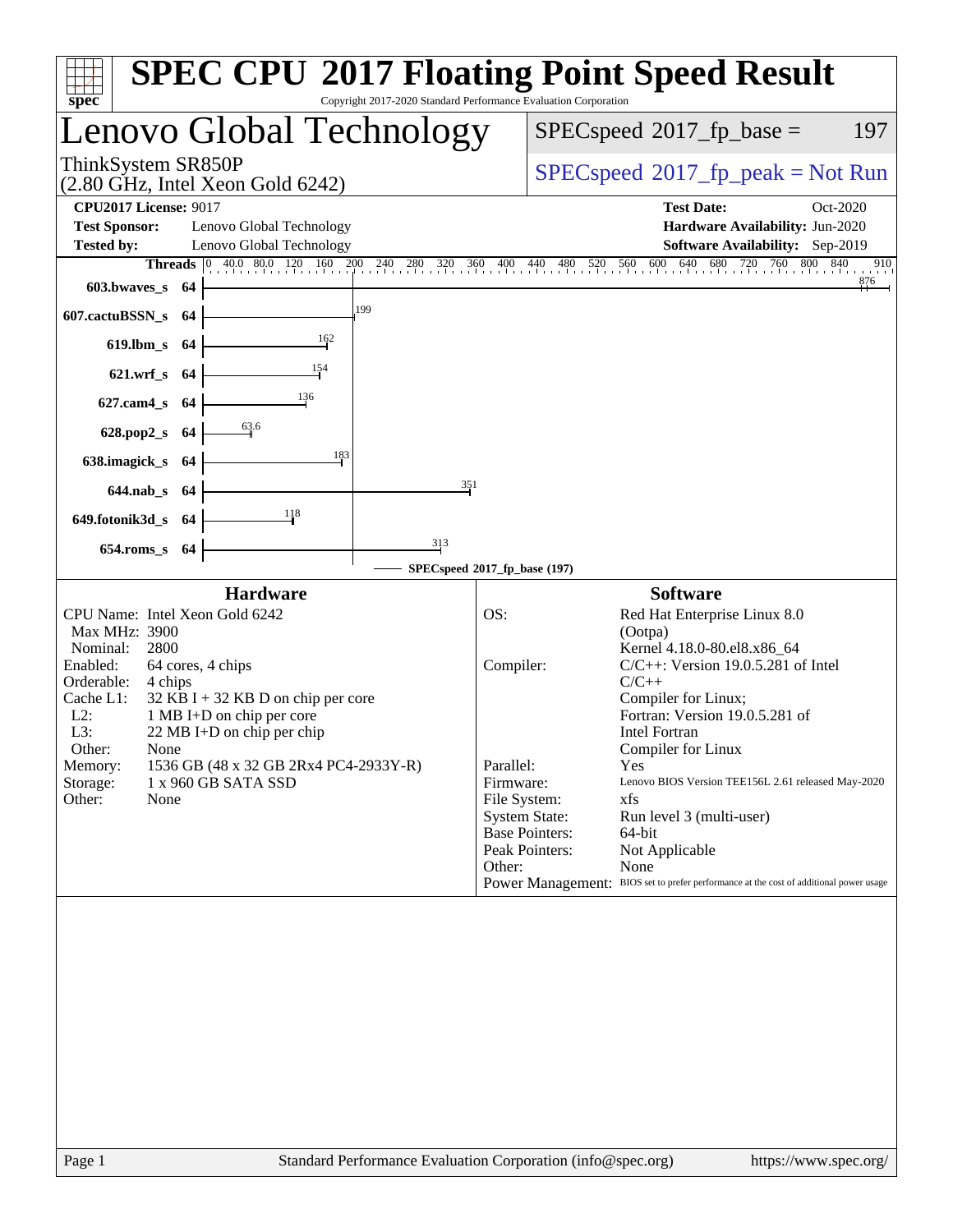

#### **[SPEC CPU](http://www.spec.org/auto/cpu2017/Docs/result-fields.html#SPECCPU2017FloatingPointSpeedResult)[2017 Floating Point Speed Result](http://www.spec.org/auto/cpu2017/Docs/result-fields.html#SPECCPU2017FloatingPointSpeedResult)** Copyright 2017-2020 Standard Performance Evaluation Corporation

## Lenovo Global Technology

(2.80 GHz, Intel Xeon Gold 6242)

 $SPECspeed^{\circledcirc}2017_fp\_base = 197$  $SPECspeed^{\circledcirc}2017_fp\_base = 197$ 

ThinkSystem SR850P<br>  $(2.80 \text{ GHz. Intel Yoon Gold } 6242)$   $SPEC speed^{\circ}2017\_fp\_peak = Not Run$ 

**[Test Sponsor:](http://www.spec.org/auto/cpu2017/Docs/result-fields.html#TestSponsor)** Lenovo Global Technology **[Hardware Availability:](http://www.spec.org/auto/cpu2017/Docs/result-fields.html#HardwareAvailability)** Jun-2020 **[Tested by:](http://www.spec.org/auto/cpu2017/Docs/result-fields.html#Testedby)** Lenovo Global Technology **[Software Availability:](http://www.spec.org/auto/cpu2017/Docs/result-fields.html#SoftwareAvailability)** Sep-2019

**[CPU2017 License:](http://www.spec.org/auto/cpu2017/Docs/result-fields.html#CPU2017License)** 9017 **[Test Date:](http://www.spec.org/auto/cpu2017/Docs/result-fields.html#TestDate)** Oct-2020

### **[Results Table](http://www.spec.org/auto/cpu2017/Docs/result-fields.html#ResultsTable)**

|                                    | <b>Base</b>    |                |                | <b>Peak</b>    |            |                |            |                |                |              |                |              |                |              |
|------------------------------------|----------------|----------------|----------------|----------------|------------|----------------|------------|----------------|----------------|--------------|----------------|--------------|----------------|--------------|
| <b>Benchmark</b>                   | <b>Threads</b> | <b>Seconds</b> | Ratio          | <b>Seconds</b> | Ratio      | <b>Seconds</b> | Ratio      | <b>Threads</b> | <b>Seconds</b> | <b>Ratio</b> | <b>Seconds</b> | <b>Ratio</b> | <b>Seconds</b> | <b>Ratio</b> |
| $603.bwaves$ s                     | 64             | 67.9           | 868            | 67.3           | 876        | 65.2           | 905        |                |                |              |                |              |                |              |
| 607.cactuBSSN s                    | 64             | 83.4           | 200            | 83.7           | <u>199</u> | 84.5           | 197        |                |                |              |                |              |                |              |
| $619.1$ bm s                       | 64             | 32.2           | 162            | 32.3           | 162        | 31.9           | 164        |                |                |              |                |              |                |              |
| $621$ .wrf s                       | 64             | 85.9           | 154            | 85.6           | 154        | 86.4           | 153        |                |                |              |                |              |                |              |
| $627$ .cam4 s                      | 64             | 65.6           | 135            | 65.3           | 136        | 65.3           | 136        |                |                |              |                |              |                |              |
| $628.pop2_s$                       | 64             | 187            | 63.6           | 191            | 62.3       | 185            | 64.2       |                |                |              |                |              |                |              |
| 638.imagick_s                      | 64             | 78.7           | 183            | 79.0           | 183        | 79.3           | 182        |                |                |              |                |              |                |              |
| $644$ .nab s                       | 64             | 49.7           | 351            | 49.6           | 352        | <u>49.7</u>    | <u>351</u> |                |                |              |                |              |                |              |
| 649.fotonik3d s                    | 64             | 76.4           | 119            | 77.3           | <u>118</u> | 77.7           | 117        |                |                |              |                |              |                |              |
| $654$ .roms s                      | 64             | 50.3           | 313            | 50.3           | 313        | 50.3           | 313        |                |                |              |                |              |                |              |
| $SPECspeed*2017_fp\_base =$<br>197 |                |                |                |                |            |                |            |                |                |              |                |              |                |              |
| $SPECspeed*2017_fp\_peak =$        |                |                | <b>Not Run</b> |                |            |                |            |                |                |              |                |              |                |              |

Results appear in the [order in which they were run.](http://www.spec.org/auto/cpu2017/Docs/result-fields.html#RunOrder) Bold underlined text [indicates a median measurement](http://www.spec.org/auto/cpu2017/Docs/result-fields.html#Median).

#### **[Operating System Notes](http://www.spec.org/auto/cpu2017/Docs/result-fields.html#OperatingSystemNotes)**

Stack size set to unlimited using "ulimit -s unlimited"

### **[Environment Variables Notes](http://www.spec.org/auto/cpu2017/Docs/result-fields.html#EnvironmentVariablesNotes)**

Environment variables set by runcpu before the start of the run: KMP\_AFFINITY = "granularity=fine,compact" LD\_LIBRARY\_PATH = "/home/cpu2017-1.1.0-ic19.0u5-2/lib/intel64" OMP\_STACKSIZE = "192M"

#### **[General Notes](http://www.spec.org/auto/cpu2017/Docs/result-fields.html#GeneralNotes)**

 Binaries compiled on a system with 1x Intel Core i9-9900K CPU + 64GB RAM memory using Redhat Enterprise Linux 8.0 Transparent Huge Pages enabled by default Prior to runcpu invocation Filesystem page cache synced and cleared with: sync; echo 3> /proc/sys/vm/drop\_caches NA: The test sponsor attests, as of date of publication, that CVE-2017-5754 (Meltdown) is mitigated in the system as tested and documented. Yes: The test sponsor attests, as of date of publication, that CVE-2017-5753 (Spectre variant 1) is mitigated in the system as tested and documented. Yes: The test sponsor attests, as of date of publication, that CVE-2017-5715 (Spectre variant 2) is mitigated in the system as tested and documented.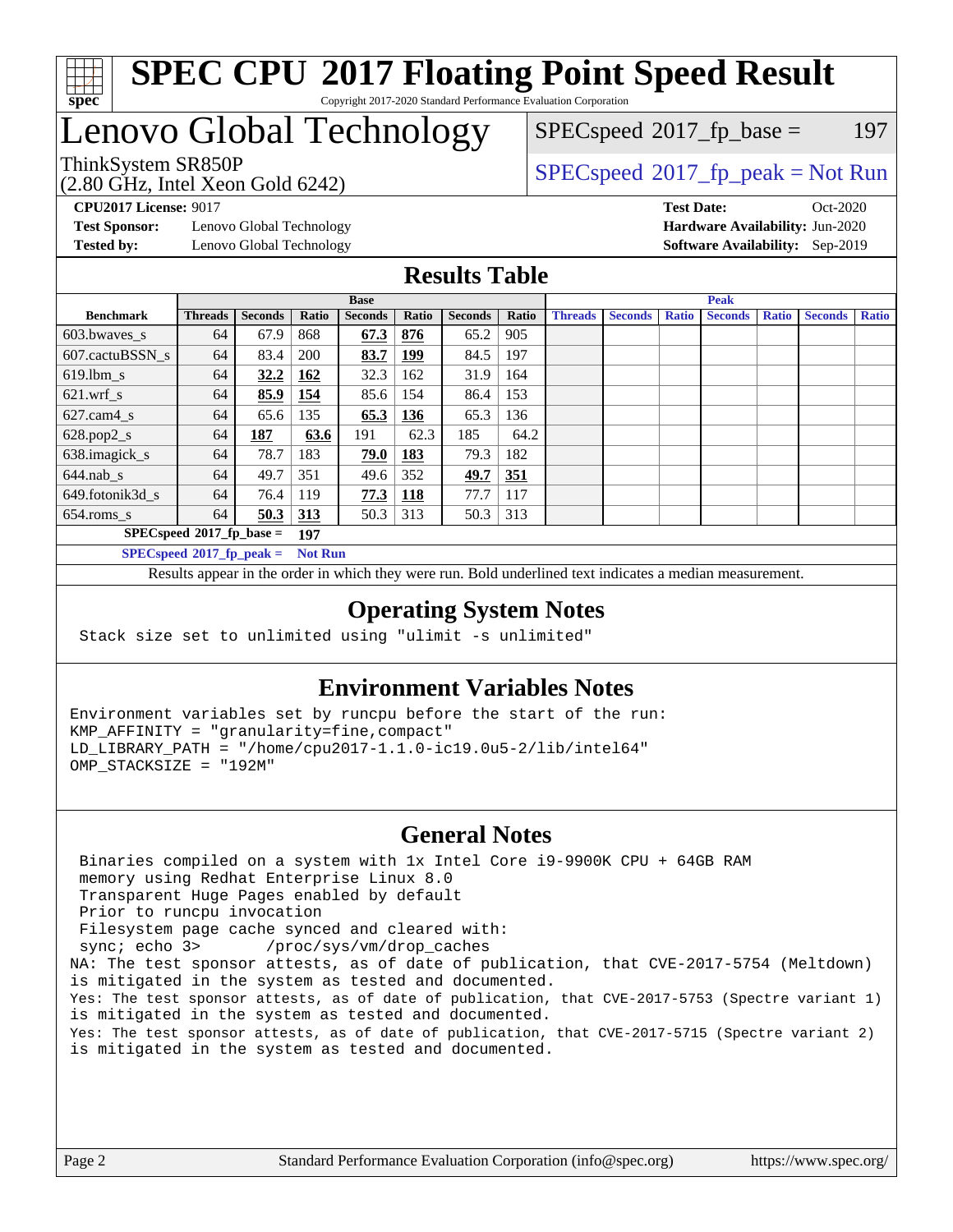| <b>SPEC CPU®2017 Floating Point Speed Result</b><br>Copyright 2017-2020 Standard Performance Evaluation Corporation<br>$spec^*$ |                                                                                                                    |                                                                                    |                                        |  |  |
|---------------------------------------------------------------------------------------------------------------------------------|--------------------------------------------------------------------------------------------------------------------|------------------------------------------------------------------------------------|----------------------------------------|--|--|
| Lenovo Global Technology                                                                                                        |                                                                                                                    | $SPEC speed^{\circledcirc}2017$ fp base =                                          | 197                                    |  |  |
| ThinkSystem SR850P<br>$(2.80 \text{ GHz}, \text{Intel Xeon Gold } 6242)$                                                        |                                                                                                                    | $SPEC speed^{\circ}2017\_fp\_peak = Not Run$                                       |                                        |  |  |
| <b>CPU2017 License: 9017</b>                                                                                                    |                                                                                                                    | <b>Test Date:</b>                                                                  | Oct-2020                               |  |  |
| <b>Test Sponsor:</b><br>Lenovo Global Technology                                                                                |                                                                                                                    |                                                                                    | Hardware Availability: Jun-2020        |  |  |
| <b>Tested by:</b><br>Lenovo Global Technology                                                                                   |                                                                                                                    |                                                                                    | <b>Software Availability:</b> Sep-2019 |  |  |
|                                                                                                                                 | <b>Platform Notes</b>                                                                                              |                                                                                    |                                        |  |  |
| BIOS configuration:                                                                                                             |                                                                                                                    |                                                                                    |                                        |  |  |
| Choose Operating Mode set to Maximum Performance and then set it to Custom Mode                                                 |                                                                                                                    |                                                                                    |                                        |  |  |
| MONITOR/MWAIT set to Enable<br>Hyper-Threading set to Disable                                                                   |                                                                                                                    |                                                                                    |                                        |  |  |
| Sysinfo program /home/cpu2017-1.1.0-ic19.0u5-2/bin/sysinfo                                                                      |                                                                                                                    |                                                                                    |                                        |  |  |
| Rev: r6365 of 2019-08-21 295195f888a3d7edble6e46a485a0011                                                                       |                                                                                                                    |                                                                                    |                                        |  |  |
| running on localhost.localdomain Sat Oct 24 19:29:32 2020                                                                       |                                                                                                                    |                                                                                    |                                        |  |  |
|                                                                                                                                 |                                                                                                                    |                                                                                    |                                        |  |  |
| SUT (System Under Test) info as seen by some common utilities.<br>For more information on this section, see                     |                                                                                                                    |                                                                                    |                                        |  |  |
| https://www.spec.org/cpu2017/Docs/config.html#sysinfo                                                                           |                                                                                                                    |                                                                                    |                                        |  |  |
|                                                                                                                                 |                                                                                                                    |                                                                                    |                                        |  |  |
| From /proc/cpuinfo                                                                                                              |                                                                                                                    |                                                                                    |                                        |  |  |
| model name : Intel(R) Xeon(R) Gold 6242 CPU @ 2.80GHz                                                                           |                                                                                                                    |                                                                                    |                                        |  |  |
| "physical id"s (chips)<br>4<br>64 "processors"                                                                                  |                                                                                                                    |                                                                                    |                                        |  |  |
|                                                                                                                                 |                                                                                                                    | cores, siblings (Caution: counting these is hw and system dependent. The following |                                        |  |  |
|                                                                                                                                 |                                                                                                                    | excerpts from /proc/cpuinfo might not be reliable. Use with caution.)              |                                        |  |  |
| cpu cores : 16                                                                                                                  |                                                                                                                    |                                                                                    |                                        |  |  |
| siblings : 16                                                                                                                   |                                                                                                                    |                                                                                    |                                        |  |  |
|                                                                                                                                 | physical 0: cores 0 1 2 3 4 5 6 7 8 9 10 11 12 13 14 15<br>physical 1: cores 0 1 2 3 4 5 6 7 8 9 10 11 12 13 14 15 |                                                                                    |                                        |  |  |
|                                                                                                                                 | physical 2: cores 0 1 2 3 4 5 6 7 8 9 10 11 12 13 14 15                                                            |                                                                                    |                                        |  |  |
|                                                                                                                                 | physical 3: cores 0 1 2 3 4 5 6 7 8 9 10 11 12 13 14 15                                                            |                                                                                    |                                        |  |  |
|                                                                                                                                 |                                                                                                                    |                                                                                    |                                        |  |  |
| From 1scpu:                                                                                                                     |                                                                                                                    |                                                                                    |                                        |  |  |
| Architecture:<br>$CPU$ op-mode( $s$ ):                                                                                          | x86_64<br>$32$ -bit, $64$ -bit                                                                                     |                                                                                    |                                        |  |  |
| Byte Order:                                                                                                                     | Little Endian                                                                                                      |                                                                                    |                                        |  |  |
| CPU(s):                                                                                                                         | 64                                                                                                                 |                                                                                    |                                        |  |  |
| On-line CPU(s) list: $0-63$                                                                                                     |                                                                                                                    |                                                                                    |                                        |  |  |
| Thread(s) per core:                                                                                                             | $\mathbf{1}$                                                                                                       |                                                                                    |                                        |  |  |
| $Core(s)$ per socket:                                                                                                           | 16                                                                                                                 |                                                                                    |                                        |  |  |
| Socket(s):                                                                                                                      | $\overline{4}$                                                                                                     |                                                                                    |                                        |  |  |
| NUMA $node(s)$ :<br>Vendor ID:                                                                                                  | 4<br>GenuineIntel                                                                                                  |                                                                                    |                                        |  |  |
| CPU family:                                                                                                                     | 6                                                                                                                  |                                                                                    |                                        |  |  |
| Model:                                                                                                                          | 85                                                                                                                 |                                                                                    |                                        |  |  |
| Model name:                                                                                                                     | $Intel(R)$ Xeon $(R)$ Gold 6242 CPU @ 2.80GHz                                                                      |                                                                                    |                                        |  |  |
| Stepping:                                                                                                                       | 6                                                                                                                  |                                                                                    |                                        |  |  |
| CPU MHz:                                                                                                                        | 1857.604                                                                                                           |                                                                                    |                                        |  |  |
| $CPU$ $max$ $MHz$ :                                                                                                             | 3900.0000                                                                                                          |                                                                                    |                                        |  |  |
| CPU min MHz:                                                                                                                    | 1200.0000                                                                                                          |                                                                                    |                                        |  |  |
| BogoMIPS:<br>Virtualization:                                                                                                    | 5600.00<br>$VT - x$                                                                                                |                                                                                    |                                        |  |  |
| L1d cache:                                                                                                                      | 32K                                                                                                                |                                                                                    |                                        |  |  |
|                                                                                                                                 |                                                                                                                    |                                                                                    |                                        |  |  |
|                                                                                                                                 | (Continued on next page)                                                                                           |                                                                                    |                                        |  |  |
| Page 3                                                                                                                          | Standard Performance Evaluation Corporation (info@spec.org)                                                        |                                                                                    | https://www.spec.org/                  |  |  |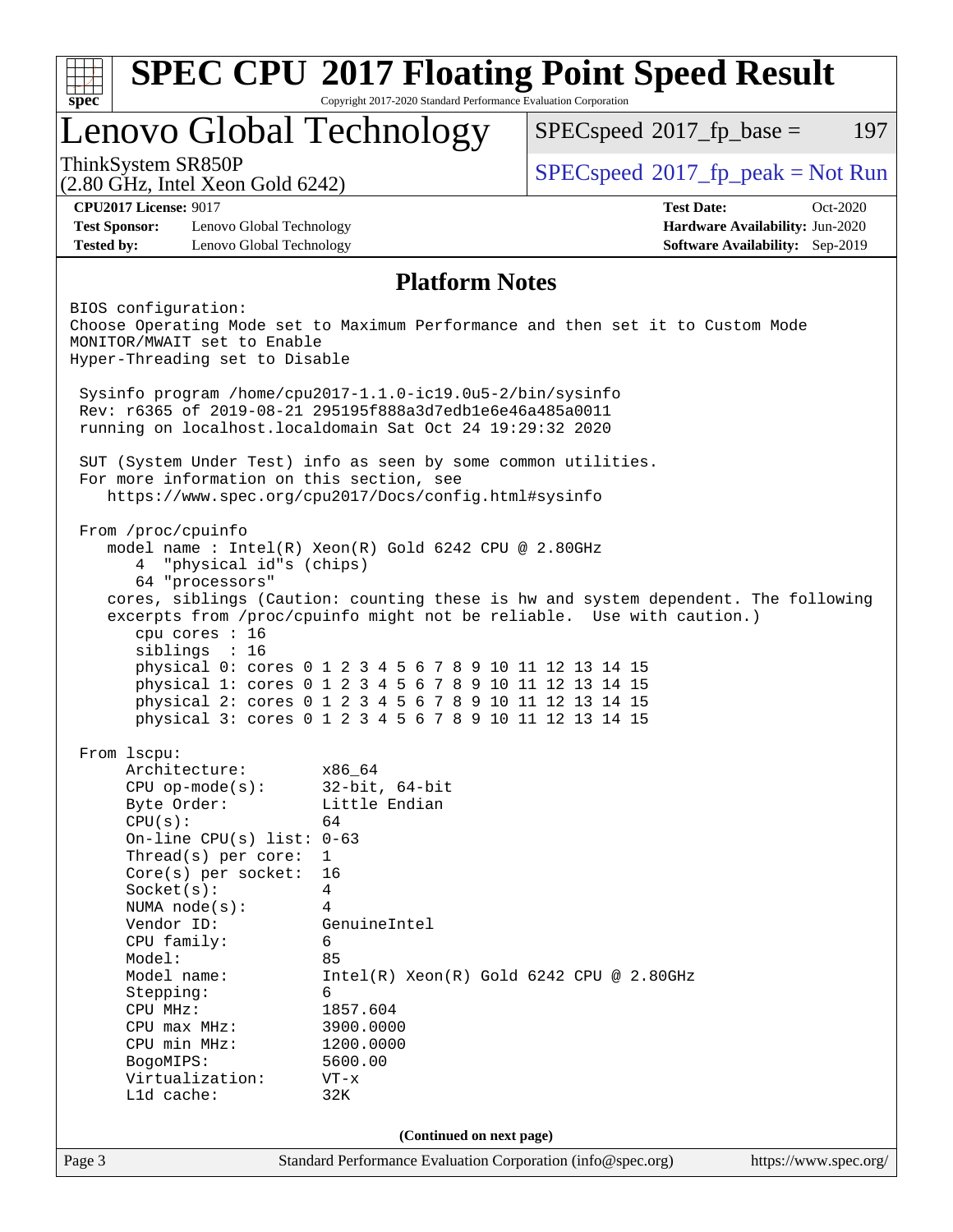

# **[SPEC CPU](http://www.spec.org/auto/cpu2017/Docs/result-fields.html#SPECCPU2017FloatingPointSpeedResult)[2017 Floating Point Speed Result](http://www.spec.org/auto/cpu2017/Docs/result-fields.html#SPECCPU2017FloatingPointSpeedResult)**

Copyright 2017-2020 Standard Performance Evaluation Corporation

Lenovo Global Technology

 $SPEC speed^{\circ}2017\_fp\_base = 197$ 

(2.80 GHz, Intel Xeon Gold 6242)

ThinkSystem SR850P<br>  $\begin{array}{c}\n\text{SPEC speed} \text{°2017\_fp\_peak} = \text{Not Run} \\
\text{SPEC speed} \text{°2017\_fp\_peak} = \text{Not Run} \\
\end{array}$ 

**[CPU2017 License:](http://www.spec.org/auto/cpu2017/Docs/result-fields.html#CPU2017License)** 9017 **[Test Date:](http://www.spec.org/auto/cpu2017/Docs/result-fields.html#TestDate)** Oct-2020

**[Test Sponsor:](http://www.spec.org/auto/cpu2017/Docs/result-fields.html#TestSponsor)** Lenovo Global Technology **[Hardware Availability:](http://www.spec.org/auto/cpu2017/Docs/result-fields.html#HardwareAvailability)** Jun-2020 **[Tested by:](http://www.spec.org/auto/cpu2017/Docs/result-fields.html#Testedby)** Lenovo Global Technology **[Software Availability:](http://www.spec.org/auto/cpu2017/Docs/result-fields.html#SoftwareAvailability)** Sep-2019

**[Platform Notes \(Continued\)](http://www.spec.org/auto/cpu2017/Docs/result-fields.html#PlatformNotes)**

|             | Lli cache: |                         | 32K                        |  |
|-------------|------------|-------------------------|----------------------------|--|
| $L2$ cache: |            |                         | 1024K                      |  |
| $L3$ cache: |            |                         | 22528K                     |  |
|             |            | NUMA $node0$ $CPU(s)$ : | $0 - 15$                   |  |
|             |            | NUMA nodel CPU(s):      | $16 - 31$                  |  |
|             |            | NUMA $node2$ $CPU(s)$ : | $32 - 47$                  |  |
|             |            | NUMA $node3$ $CPU(s)$ : | $48 - 63$                  |  |
| F1200       |            |                         | $f_{\text{min}}$ $\tau$ me |  |

Flags: fpu vme de pse tsc msr pae mce cx8 apic sep mtrr pge mca cmov pat pse36 clflush dts acpi mmx fxsr sse sse2 ss ht tm pbe syscall nx pdpe1gb rdtscp lm constant\_tsc art arch\_perfmon pebs bts rep\_good nopl xtopology nonstop\_tsc cpuid aperfmperf pni pclmulqdq dtes64 monitor ds\_cpl vmx smx est tm2 ssse3 sdbg fma cx16 xtpr pdcm pcid dca sse4\_1 sse4\_2 x2apic movbe popcnt tsc\_deadline\_timer aes xsave avx f16c rdrand lahf\_lm abm 3dnowprefetch cpuid\_fault epb cat\_l3 cdp\_l3 invpcid\_single intel\_ppin ssbd mba ibrs ibpb stibp ibrs\_enhanced tpr\_shadow vnmi flexpriority ept vpid fsgsbase tsc\_adjust bmi1 hle avx2 smep bmi2 erms invpcid rtm cqm mpx rdt\_a avx512f avx512dq rdseed adx smap clflushopt clwb intel\_pt avx512cd avx512bw avx512vl xsaveopt xsavec xgetbv1 xsaves cqm\_llc cqm\_occup\_llc cqm\_mbm\_total cqm\_mbm\_local dtherm ida arat pln pts pku ospke avx512\_vnni flush\_l1d arch\_capabilities

 /proc/cpuinfo cache data cache size : 22528 KB

 From numactl --hardware WARNING: a numactl 'node' might or might not correspond to a physical chip. available: 4 nodes (0-3) node 0 cpus: 0 1 2 3 4 5 6 7 8 9 10 11 12 13 14 15 node 0 size: 386661 MB

node 0 free: 386149 MB

 node 1 cpus: 16 17 18 19 20 21 22 23 24 25 26 27 28 29 30 31 node 1 size: 387068 MB

 node 1 free: 386629 MB node 2 cpus: 32 33 34 35 36 37 38 39 40 41 42 43 44 45 46 47 node 2 size: 387068 MB

 node 2 free: 386656 MB node 3 cpus: 48 49 50 51 52 53 54 55 56 57 58 59 60 61 62 63

 node 3 size: 387067 MB node 3 free: 386481 MB

node distances:

 node 0 1 2 3 0: 10 21 21 21

 1: 21 10 21 21 2: 21 21 10 21

3: 21 21 21 10

 From /proc/meminfo MemTotal: 1585014716 kB

**(Continued on next page)**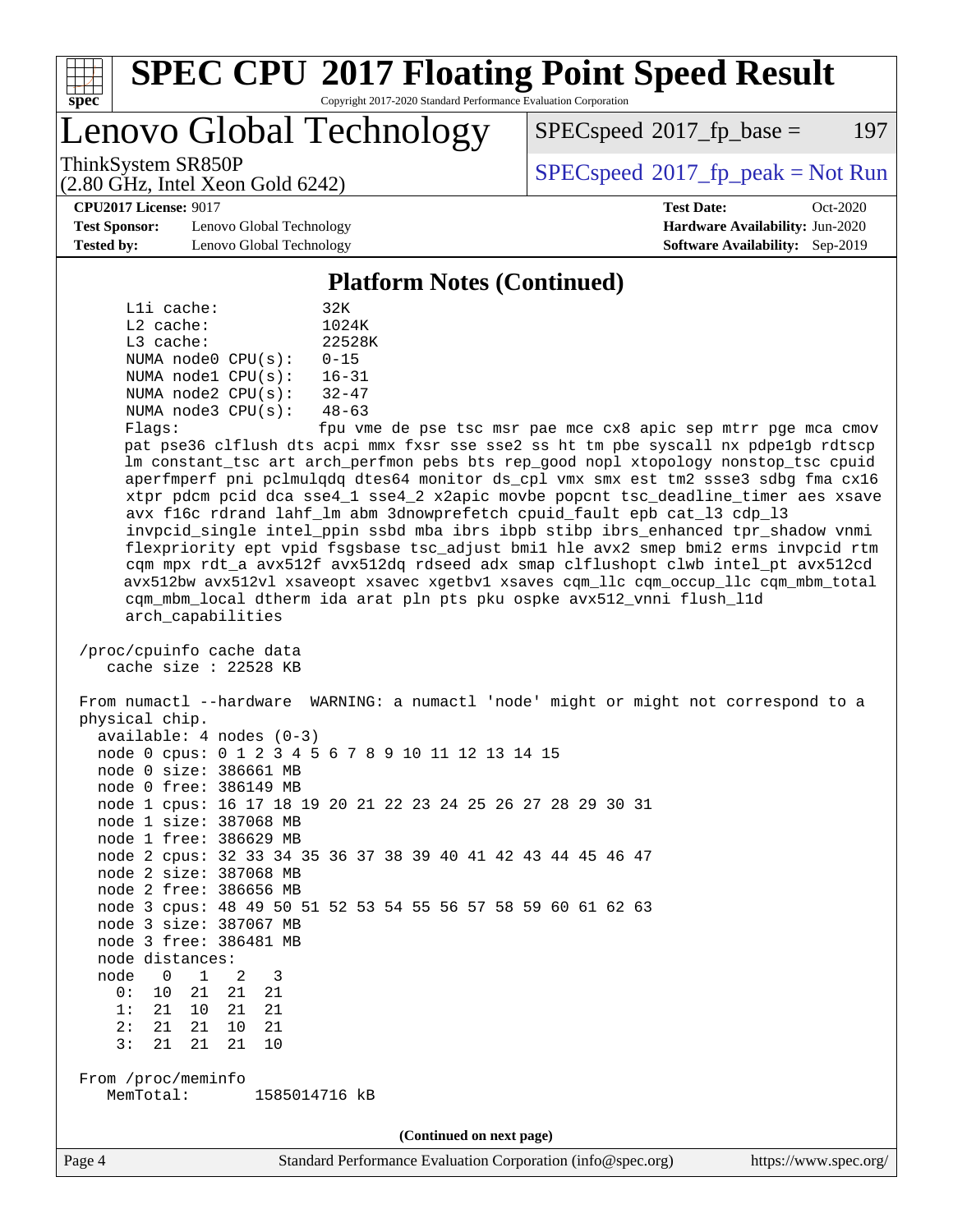| <b>SPEC CPU®2017 Floating Point Speed Result</b><br>spec<br>Copyright 2017-2020 Standard Performance Evaluation Corporation                                                   |                                                                                                         |
|-------------------------------------------------------------------------------------------------------------------------------------------------------------------------------|---------------------------------------------------------------------------------------------------------|
| Lenovo Global Technology                                                                                                                                                      | 197<br>$SPEC speed^{\circ}2017$ _fp_base =                                                              |
| ThinkSystem SR850P<br>$(2.80 \text{ GHz}, \text{Intel Xeon Gold } 6242)$                                                                                                      | $SPEC speed^{\circ}2017\_fp\_peak = Not Run$                                                            |
| <b>CPU2017 License: 9017</b>                                                                                                                                                  | <b>Test Date:</b><br>Oct-2020                                                                           |
| <b>Test Sponsor:</b><br>Lenovo Global Technology                                                                                                                              | Hardware Availability: Jun-2020                                                                         |
| <b>Tested by:</b><br>Lenovo Global Technology                                                                                                                                 | Software Availability: Sep-2019                                                                         |
| <b>Platform Notes (Continued)</b>                                                                                                                                             |                                                                                                         |
| HugePages_Total:<br>0<br>Hugepagesize:<br>2048 kB                                                                                                                             |                                                                                                         |
| From /etc/*release* /etc/*version*<br>os-release:                                                                                                                             |                                                                                                         |
| NAME="Red Hat Enterprise Linux"<br>VERSION="8.0 (Ootpa)"                                                                                                                      |                                                                                                         |
| ID="rhel"<br>ID_LIKE="fedora"<br>VERSION_ID="8.0"                                                                                                                             |                                                                                                         |
| PLATFORM_ID="platform:el8"<br>PRETTY_NAME="Red Hat Enterprise Linux 8.0 (Ootpa)"                                                                                              |                                                                                                         |
| ANSI_COLOR="0;31"<br>redhat-release: Red Hat Enterprise Linux release 8.0 (Ootpa)<br>system-release: Red Hat Enterprise Linux release 8.0 (Ootpa)                             |                                                                                                         |
| system-release-cpe: cpe:/o:redhat:enterprise_linux:8.0:ga<br>uname $-a$ :                                                                                                     |                                                                                                         |
| x86_64 x86_64 x86_64 GNU/Linux                                                                                                                                                | Linux localhost.localdomain 4.18.0-80.el8.x86_64 #1 SMP Wed Mar 13 12:02:46 UTC 2019                    |
| Kernel self-reported vulnerability status:                                                                                                                                    |                                                                                                         |
| CVE-2018-3620 (L1 Terminal Fault):<br>Microarchitectural Data Sampling:                                                                                                       | Not affected<br>No status reported                                                                      |
| CVE-2017-5754 (Meltdown):<br>CVE-2018-3639 (Speculative Store Bypass): Mitigation: Speculative Store Bypass disabled                                                          | Not affected<br>via prctl and seccomp                                                                   |
| $CVE-2017-5753$ (Spectre variant 1):<br>$CVE-2017-5715$ (Spectre variant 2):                                                                                                  | Mitigation: __user pointer sanitization<br>Mitigation: Enhanced IBRS, IBPB: conditional,<br>RSB filling |
| run-level 3 Oct 24 19:28                                                                                                                                                      |                                                                                                         |
| SPEC is set to: /home/cpu2017-1.1.0-ic19.0u5-2<br>Type Size Used Avail Use% Mounted on<br>Filesystem<br>$/\text{dev/sda4}$<br>839G<br>44G<br>795G<br>xfs                      | 6% /home                                                                                                |
| From /sys/devices/virtual/dmi/id<br>BIOS:<br>Lenovo - [TEE156L-2.61]- 05/20/2020<br>Vendor: Lenovo                                                                            |                                                                                                         |
| Product: ThinkSystem SR850P - [7D2HCTO1WW]-<br>Product Family: ThinkSystem<br>Serial: 1234567890                                                                              |                                                                                                         |
| Additional information from dmidecode follows. WARNING: Use caution when you interpret<br>this section. The 'dmidecode' program reads system data which is "intended to allow |                                                                                                         |
| (Continued on next page)                                                                                                                                                      |                                                                                                         |
| Page 5<br>Standard Performance Evaluation Corporation (info@spec.org)                                                                                                         | https://www.spec.org/                                                                                   |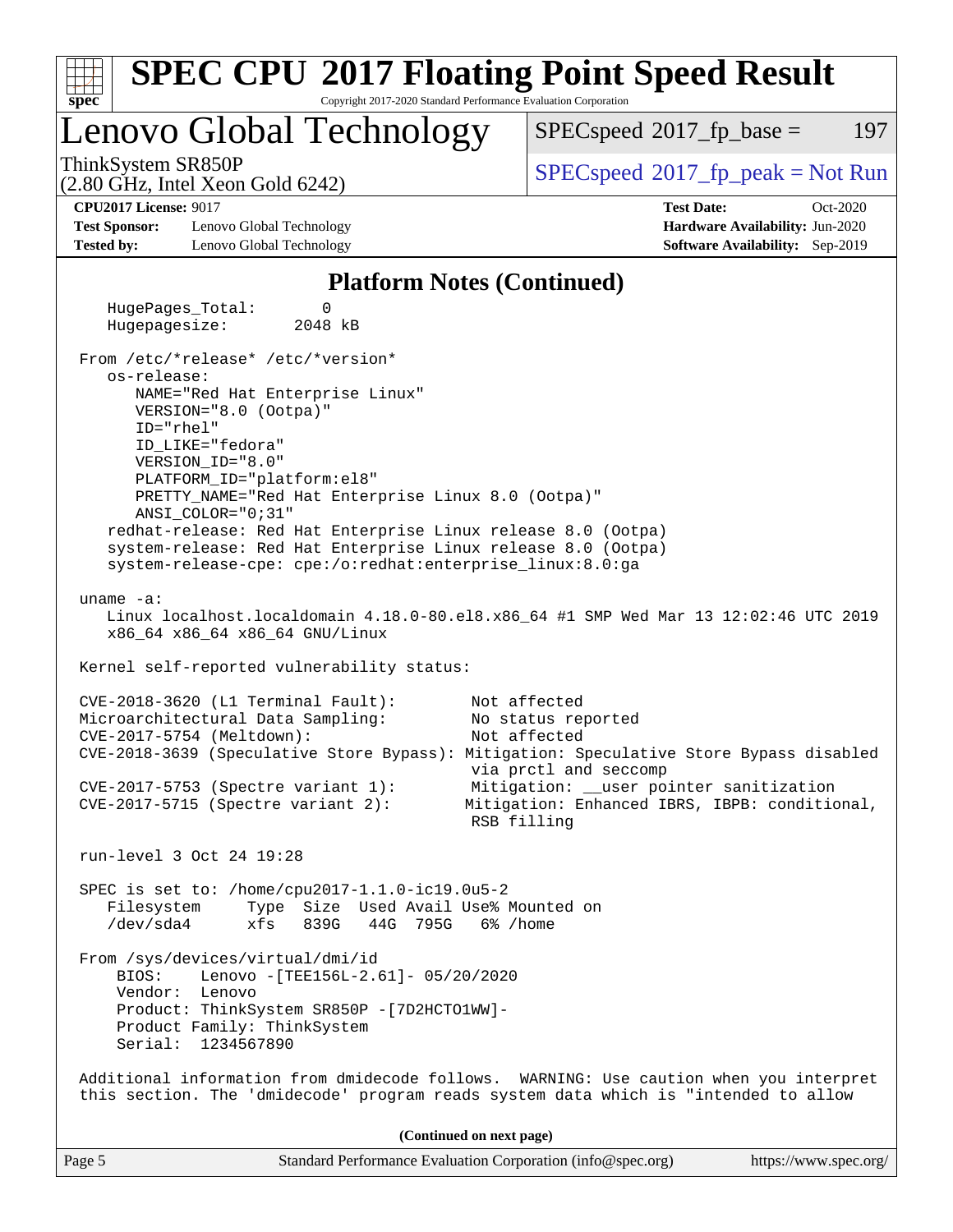

#### **[SPEC CPU](http://www.spec.org/auto/cpu2017/Docs/result-fields.html#SPECCPU2017FloatingPointSpeedResult)[2017 Floating Point Speed Result](http://www.spec.org/auto/cpu2017/Docs/result-fields.html#SPECCPU2017FloatingPointSpeedResult)** Copyright 2017-2020 Standard Performance Evaluation Corporation

## Lenovo Global Technology

 $SPECspeed^{\circledcirc}2017_fp\_base = 197$  $SPECspeed^{\circledcirc}2017_fp\_base = 197$ 

ThinkSystem SR850P<br>  $\begin{array}{c}\n\text{SPEC speed} \text{?}2017 \text{ fp\_peak} = \text{Not Run} \\
\text{SPEC speed} \text{?}2017 \text{ fp\_peak} = \text{Not Run} \\
\end{array}$ 

**[Test Sponsor:](http://www.spec.org/auto/cpu2017/Docs/result-fields.html#TestSponsor)** Lenovo Global Technology **[Hardware Availability:](http://www.spec.org/auto/cpu2017/Docs/result-fields.html#HardwareAvailability)** Jun-2020 **[Tested by:](http://www.spec.org/auto/cpu2017/Docs/result-fields.html#Testedby)** Lenovo Global Technology **[Software Availability:](http://www.spec.org/auto/cpu2017/Docs/result-fields.html#SoftwareAvailability)** Sep-2019

(2.80 GHz, Intel Xeon Gold 6242)

**[CPU2017 License:](http://www.spec.org/auto/cpu2017/Docs/result-fields.html#CPU2017License)** 9017 **[Test Date:](http://www.spec.org/auto/cpu2017/Docs/result-fields.html#TestDate)** Oct-2020

#### **[Platform Notes \(Continued\)](http://www.spec.org/auto/cpu2017/Docs/result-fields.html#PlatformNotes)**

 hardware to be accurately determined", but the intent may not be met, as there are frequent changes to hardware, firmware, and the "DMTF SMBIOS" standard. Memory:

48x Samsung M393A4K40CB2-CVF 32 GB 2 rank 2933

(End of data from sysinfo program)

#### **[Compiler Version Notes](http://www.spec.org/auto/cpu2017/Docs/result-fields.html#CompilerVersionNotes)**

Page 6 Standard Performance Evaluation Corporation [\(info@spec.org\)](mailto:info@spec.org) <https://www.spec.org/> ============================================================================== C | 619.lbm\_s(base) 638.imagick\_s(base) 644.nab\_s(base) ------------------------------------------------------------------------------ Intel(R) C Intel(R) 64 Compiler for applications running on Intel(R)  $64$ , Version 19.0.5.281 Build 20190815 Copyright (C) 1985-2019 Intel Corporation. All rights reserved. ------------------------------------------------------------------------------ ============================================================================== C++, C, Fortran | 607.cactuBSSN\_s(base) ------------------------------------------------------------------------------ Intel(R)  $C++$  Intel(R) 64 Compiler for applications running on Intel(R) 64, Version 19.0.5.281 Build 20190815 Copyright (C) 1985-2019 Intel Corporation. All rights reserved. Intel(R) C Intel(R) 64 Compiler for applications running on Intel(R)  $64$ , Version 19.0.5.281 Build 20190815 Copyright (C) 1985-2019 Intel Corporation. All rights reserved. Intel(R) Fortran Intel(R) 64 Compiler for applications running on Intel(R) 64, Version 19.0.5.281 Build 20190815 Copyright (C) 1985-2019 Intel Corporation. All rights reserved. ------------------------------------------------------------------------------ ============================================================================== Fortran | 603.bwaves\_s(base) 649.fotonik3d\_s(base) 654.roms\_s(base) ------------------------------------------------------------------------------ Intel(R) Fortran Intel(R) 64 Compiler for applications running on Intel(R) 64, Version 19.0.5.281 Build 20190815 Copyright (C) 1985-2019 Intel Corporation. All rights reserved. ------------------------------------------------------------------------------ ============================================================================== Fortran, C | 621.wrf\_s(base) 627.cam4\_s(base) 628.pop2\_s(base) ------------------------------------------------------------------------------ Intel(R) Fortran Intel(R) 64 Compiler for applications running on Intel(R) 64, Version 19.0.5.281 Build 20190815 Copyright (C) 1985-2019 Intel Corporation. All rights reserved. Intel(R) C Intel(R) 64 Compiler for applications running on Intel(R)  $64$ , **(Continued on next page)**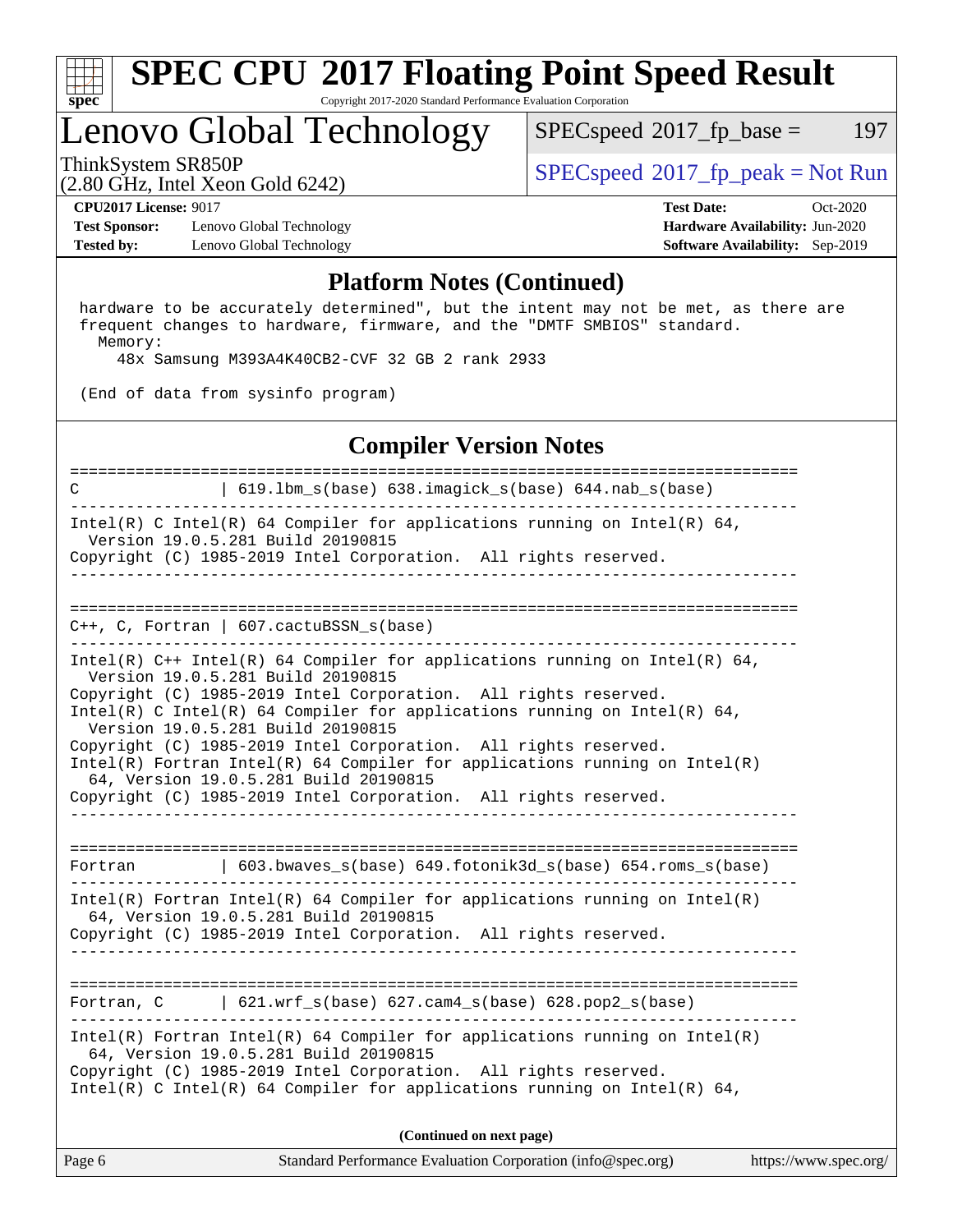

#### **[SPEC CPU](http://www.spec.org/auto/cpu2017/Docs/result-fields.html#SPECCPU2017FloatingPointSpeedResult)[2017 Floating Point Speed Result](http://www.spec.org/auto/cpu2017/Docs/result-fields.html#SPECCPU2017FloatingPointSpeedResult)** Copyright 2017-2020 Standard Performance Evaluation Corporation

## Lenovo Global Technology

 $SPECspeed^{\circledcirc}2017_fp\_base = 197$  $SPECspeed^{\circledcirc}2017_fp\_base = 197$ 

ThinkSystem SR850P<br>  $SPEC speed^{\circ}2017$  [p\_peak = Not Run

## (2.80 GHz, Intel Xeon Gold 6242)

**[Test Sponsor:](http://www.spec.org/auto/cpu2017/Docs/result-fields.html#TestSponsor)** Lenovo Global Technology **[Hardware Availability:](http://www.spec.org/auto/cpu2017/Docs/result-fields.html#HardwareAvailability)** Jun-2020 **[Tested by:](http://www.spec.org/auto/cpu2017/Docs/result-fields.html#Testedby)** Lenovo Global Technology **[Software Availability:](http://www.spec.org/auto/cpu2017/Docs/result-fields.html#SoftwareAvailability)** Sep-2019

**[CPU2017 License:](http://www.spec.org/auto/cpu2017/Docs/result-fields.html#CPU2017License)** 9017 **[Test Date:](http://www.spec.org/auto/cpu2017/Docs/result-fields.html#TestDate)** Oct-2020

### **[Compiler Version Notes \(Continued\)](http://www.spec.org/auto/cpu2017/Docs/result-fields.html#CompilerVersionNotes)**

Version 19.0.5.281 Build 20190815

Copyright (C) 1985-2019 Intel Corporation. All rights reserved.

------------------------------------------------------------------------------

## **[Base Compiler Invocation](http://www.spec.org/auto/cpu2017/Docs/result-fields.html#BaseCompilerInvocation)**

[C benchmarks](http://www.spec.org/auto/cpu2017/Docs/result-fields.html#Cbenchmarks): [icc](http://www.spec.org/cpu2017/results/res2020q4/cpu2017-20201026-24283.flags.html#user_CCbase_intel_icc_66fc1ee009f7361af1fbd72ca7dcefbb700085f36577c54f309893dd4ec40d12360134090235512931783d35fd58c0460139e722d5067c5574d8eaf2b3e37e92)

[Fortran benchmarks](http://www.spec.org/auto/cpu2017/Docs/result-fields.html#Fortranbenchmarks): [ifort](http://www.spec.org/cpu2017/results/res2020q4/cpu2017-20201026-24283.flags.html#user_FCbase_intel_ifort_8111460550e3ca792625aed983ce982f94888b8b503583aa7ba2b8303487b4d8a21a13e7191a45c5fd58ff318f48f9492884d4413fa793fd88dd292cad7027ca)

[Benchmarks using both Fortran and C](http://www.spec.org/auto/cpu2017/Docs/result-fields.html#BenchmarksusingbothFortranandC): [ifort](http://www.spec.org/cpu2017/results/res2020q4/cpu2017-20201026-24283.flags.html#user_CC_FCbase_intel_ifort_8111460550e3ca792625aed983ce982f94888b8b503583aa7ba2b8303487b4d8a21a13e7191a45c5fd58ff318f48f9492884d4413fa793fd88dd292cad7027ca) [icc](http://www.spec.org/cpu2017/results/res2020q4/cpu2017-20201026-24283.flags.html#user_CC_FCbase_intel_icc_66fc1ee009f7361af1fbd72ca7dcefbb700085f36577c54f309893dd4ec40d12360134090235512931783d35fd58c0460139e722d5067c5574d8eaf2b3e37e92)

[Benchmarks using Fortran, C, and C++:](http://www.spec.org/auto/cpu2017/Docs/result-fields.html#BenchmarksusingFortranCandCXX) [icpc](http://www.spec.org/cpu2017/results/res2020q4/cpu2017-20201026-24283.flags.html#user_CC_CXX_FCbase_intel_icpc_c510b6838c7f56d33e37e94d029a35b4a7bccf4766a728ee175e80a419847e808290a9b78be685c44ab727ea267ec2f070ec5dc83b407c0218cded6866a35d07) [icc](http://www.spec.org/cpu2017/results/res2020q4/cpu2017-20201026-24283.flags.html#user_CC_CXX_FCbase_intel_icc_66fc1ee009f7361af1fbd72ca7dcefbb700085f36577c54f309893dd4ec40d12360134090235512931783d35fd58c0460139e722d5067c5574d8eaf2b3e37e92) [ifort](http://www.spec.org/cpu2017/results/res2020q4/cpu2017-20201026-24283.flags.html#user_CC_CXX_FCbase_intel_ifort_8111460550e3ca792625aed983ce982f94888b8b503583aa7ba2b8303487b4d8a21a13e7191a45c5fd58ff318f48f9492884d4413fa793fd88dd292cad7027ca)

## **[Base Portability Flags](http://www.spec.org/auto/cpu2017/Docs/result-fields.html#BasePortabilityFlags)**

 603.bwaves\_s: [-DSPEC\\_LP64](http://www.spec.org/cpu2017/results/res2020q4/cpu2017-20201026-24283.flags.html#suite_basePORTABILITY603_bwaves_s_DSPEC_LP64) 607.cactuBSSN\_s: [-DSPEC\\_LP64](http://www.spec.org/cpu2017/results/res2020q4/cpu2017-20201026-24283.flags.html#suite_basePORTABILITY607_cactuBSSN_s_DSPEC_LP64) 619.lbm\_s: [-DSPEC\\_LP64](http://www.spec.org/cpu2017/results/res2020q4/cpu2017-20201026-24283.flags.html#suite_basePORTABILITY619_lbm_s_DSPEC_LP64) 621.wrf\_s: [-DSPEC\\_LP64](http://www.spec.org/cpu2017/results/res2020q4/cpu2017-20201026-24283.flags.html#suite_basePORTABILITY621_wrf_s_DSPEC_LP64) [-DSPEC\\_CASE\\_FLAG](http://www.spec.org/cpu2017/results/res2020q4/cpu2017-20201026-24283.flags.html#b621.wrf_s_baseCPORTABILITY_DSPEC_CASE_FLAG) [-convert big\\_endian](http://www.spec.org/cpu2017/results/res2020q4/cpu2017-20201026-24283.flags.html#user_baseFPORTABILITY621_wrf_s_convert_big_endian_c3194028bc08c63ac5d04de18c48ce6d347e4e562e8892b8bdbdc0214820426deb8554edfa529a3fb25a586e65a3d812c835984020483e7e73212c4d31a38223) 627.cam4\_s: [-DSPEC\\_LP64](http://www.spec.org/cpu2017/results/res2020q4/cpu2017-20201026-24283.flags.html#suite_basePORTABILITY627_cam4_s_DSPEC_LP64) [-DSPEC\\_CASE\\_FLAG](http://www.spec.org/cpu2017/results/res2020q4/cpu2017-20201026-24283.flags.html#b627.cam4_s_baseCPORTABILITY_DSPEC_CASE_FLAG) 628.pop2\_s: [-DSPEC\\_LP64](http://www.spec.org/cpu2017/results/res2020q4/cpu2017-20201026-24283.flags.html#suite_basePORTABILITY628_pop2_s_DSPEC_LP64) [-DSPEC\\_CASE\\_FLAG](http://www.spec.org/cpu2017/results/res2020q4/cpu2017-20201026-24283.flags.html#b628.pop2_s_baseCPORTABILITY_DSPEC_CASE_FLAG) [-convert big\\_endian](http://www.spec.org/cpu2017/results/res2020q4/cpu2017-20201026-24283.flags.html#user_baseFPORTABILITY628_pop2_s_convert_big_endian_c3194028bc08c63ac5d04de18c48ce6d347e4e562e8892b8bdbdc0214820426deb8554edfa529a3fb25a586e65a3d812c835984020483e7e73212c4d31a38223) [-assume byterecl](http://www.spec.org/cpu2017/results/res2020q4/cpu2017-20201026-24283.flags.html#user_baseFPORTABILITY628_pop2_s_assume_byterecl_7e47d18b9513cf18525430bbf0f2177aa9bf368bc7a059c09b2c06a34b53bd3447c950d3f8d6c70e3faf3a05c8557d66a5798b567902e8849adc142926523472) 638.imagick\_s: [-DSPEC\\_LP64](http://www.spec.org/cpu2017/results/res2020q4/cpu2017-20201026-24283.flags.html#suite_basePORTABILITY638_imagick_s_DSPEC_LP64) 644.nab\_s: [-DSPEC\\_LP64](http://www.spec.org/cpu2017/results/res2020q4/cpu2017-20201026-24283.flags.html#suite_basePORTABILITY644_nab_s_DSPEC_LP64) 649.fotonik3d\_s: [-DSPEC\\_LP64](http://www.spec.org/cpu2017/results/res2020q4/cpu2017-20201026-24283.flags.html#suite_basePORTABILITY649_fotonik3d_s_DSPEC_LP64) 654.roms\_s: [-DSPEC\\_LP64](http://www.spec.org/cpu2017/results/res2020q4/cpu2017-20201026-24283.flags.html#suite_basePORTABILITY654_roms_s_DSPEC_LP64)

## **[Base Optimization Flags](http://www.spec.org/auto/cpu2017/Docs/result-fields.html#BaseOptimizationFlags)**

[C benchmarks](http://www.spec.org/auto/cpu2017/Docs/result-fields.html#Cbenchmarks):

[-m64](http://www.spec.org/cpu2017/results/res2020q4/cpu2017-20201026-24283.flags.html#user_CCbase_m64-icc) [-std=c11](http://www.spec.org/cpu2017/results/res2020q4/cpu2017-20201026-24283.flags.html#user_CCbase_std-icc-std_0e1c27790398a4642dfca32ffe6c27b5796f9c2d2676156f2e42c9c44eaad0c049b1cdb667a270c34d979996257aeb8fc440bfb01818dbc9357bd9d174cb8524) [-xCORE-AVX512](http://www.spec.org/cpu2017/results/res2020q4/cpu2017-20201026-24283.flags.html#user_CCbase_f-xCORE-AVX512) [-ipo](http://www.spec.org/cpu2017/results/res2020q4/cpu2017-20201026-24283.flags.html#user_CCbase_f-ipo) [-O3](http://www.spec.org/cpu2017/results/res2020q4/cpu2017-20201026-24283.flags.html#user_CCbase_f-O3) [-no-prec-div](http://www.spec.org/cpu2017/results/res2020q4/cpu2017-20201026-24283.flags.html#user_CCbase_f-no-prec-div) [-qopt-prefetch](http://www.spec.org/cpu2017/results/res2020q4/cpu2017-20201026-24283.flags.html#user_CCbase_f-qopt-prefetch) [-ffinite-math-only](http://www.spec.org/cpu2017/results/res2020q4/cpu2017-20201026-24283.flags.html#user_CCbase_f_finite_math_only_cb91587bd2077682c4b38af759c288ed7c732db004271a9512da14a4f8007909a5f1427ecbf1a0fb78ff2a814402c6114ac565ca162485bbcae155b5e4258871) [-qopt-mem-layout-trans=4](http://www.spec.org/cpu2017/results/res2020q4/cpu2017-20201026-24283.flags.html#user_CCbase_f-qopt-mem-layout-trans_fa39e755916c150a61361b7846f310bcdf6f04e385ef281cadf3647acec3f0ae266d1a1d22d972a7087a248fd4e6ca390a3634700869573d231a252c784941a8) [-qopenmp](http://www.spec.org/cpu2017/results/res2020q4/cpu2017-20201026-24283.flags.html#user_CCbase_qopenmp_16be0c44f24f464004c6784a7acb94aca937f053568ce72f94b139a11c7c168634a55f6653758ddd83bcf7b8463e8028bb0b48b77bcddc6b78d5d95bb1df2967) [-DSPEC\\_OPENMP](http://www.spec.org/cpu2017/results/res2020q4/cpu2017-20201026-24283.flags.html#suite_CCbase_DSPEC_OPENMP)

[Fortran benchmarks](http://www.spec.org/auto/cpu2017/Docs/result-fields.html#Fortranbenchmarks):

[-m64](http://www.spec.org/cpu2017/results/res2020q4/cpu2017-20201026-24283.flags.html#user_FCbase_m64-icc) [-DSPEC\\_OPENMP](http://www.spec.org/cpu2017/results/res2020q4/cpu2017-20201026-24283.flags.html#suite_FCbase_DSPEC_OPENMP) [-xCORE-AVX512](http://www.spec.org/cpu2017/results/res2020q4/cpu2017-20201026-24283.flags.html#user_FCbase_f-xCORE-AVX512) [-ipo](http://www.spec.org/cpu2017/results/res2020q4/cpu2017-20201026-24283.flags.html#user_FCbase_f-ipo) [-O3](http://www.spec.org/cpu2017/results/res2020q4/cpu2017-20201026-24283.flags.html#user_FCbase_f-O3) [-no-prec-div](http://www.spec.org/cpu2017/results/res2020q4/cpu2017-20201026-24283.flags.html#user_FCbase_f-no-prec-div) [-qopt-prefetch](http://www.spec.org/cpu2017/results/res2020q4/cpu2017-20201026-24283.flags.html#user_FCbase_f-qopt-prefetch) [-ffinite-math-only](http://www.spec.org/cpu2017/results/res2020q4/cpu2017-20201026-24283.flags.html#user_FCbase_f_finite_math_only_cb91587bd2077682c4b38af759c288ed7c732db004271a9512da14a4f8007909a5f1427ecbf1a0fb78ff2a814402c6114ac565ca162485bbcae155b5e4258871) [-qopt-mem-layout-trans=4](http://www.spec.org/cpu2017/results/res2020q4/cpu2017-20201026-24283.flags.html#user_FCbase_f-qopt-mem-layout-trans_fa39e755916c150a61361b7846f310bcdf6f04e385ef281cadf3647acec3f0ae266d1a1d22d972a7087a248fd4e6ca390a3634700869573d231a252c784941a8) [-qopenmp](http://www.spec.org/cpu2017/results/res2020q4/cpu2017-20201026-24283.flags.html#user_FCbase_qopenmp_16be0c44f24f464004c6784a7acb94aca937f053568ce72f94b139a11c7c168634a55f6653758ddd83bcf7b8463e8028bb0b48b77bcddc6b78d5d95bb1df2967)

**(Continued on next page)**

| Page 7 | Standard Performance Evaluation Corporation (info@spec.org) | https://www.spec.org/ |
|--------|-------------------------------------------------------------|-----------------------|
|--------|-------------------------------------------------------------|-----------------------|